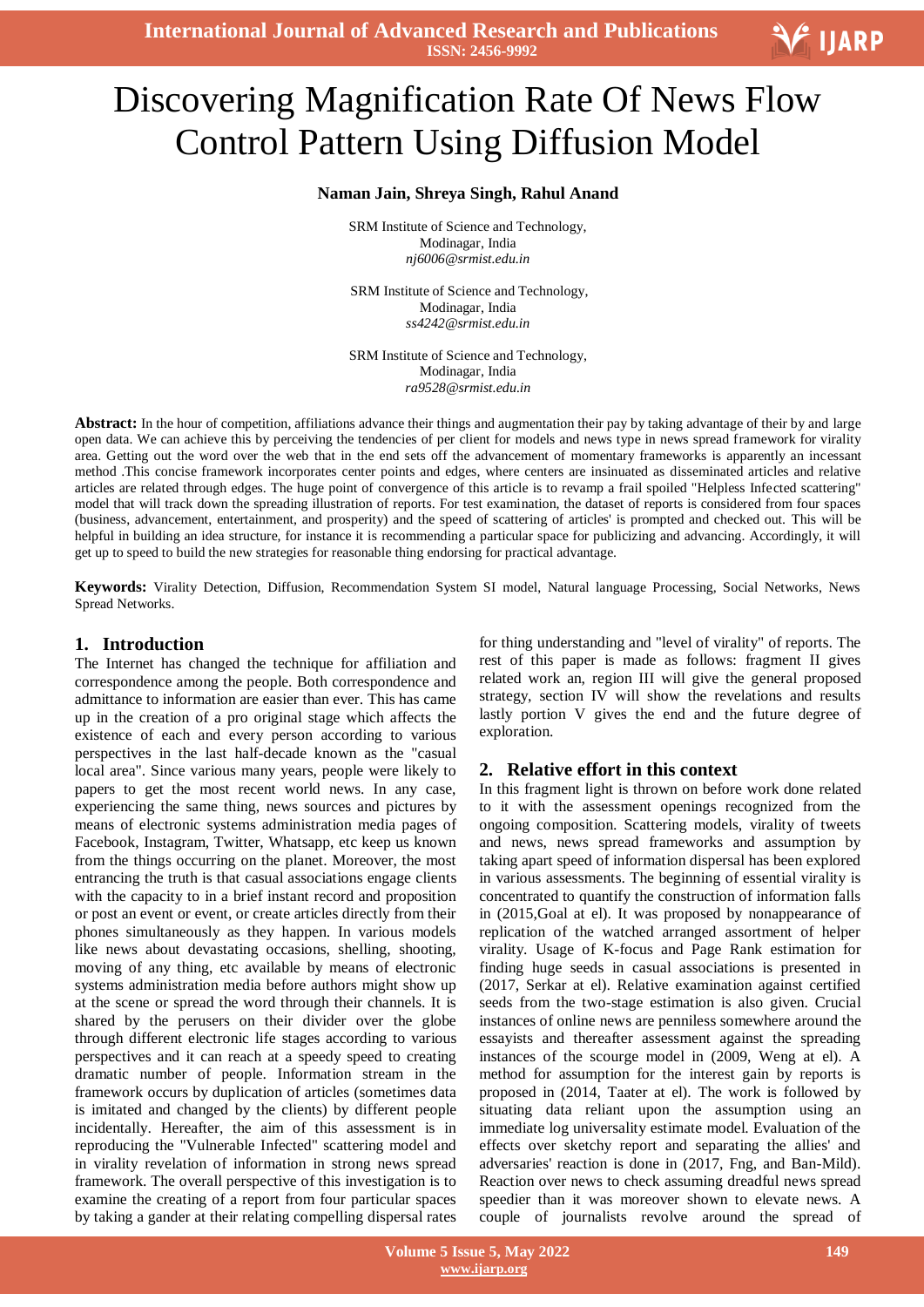# **International Journal of Advanced Research and Publications ISSN: 2456-9992**

information across casual associations and grasp its components to see how the news spread follows "Helpless Infected-Recovery" epidemic model (2018, Musumaci, and Coalho). Assessment of the information spreading in Twitter and brief components of information spreading in Twitter is presented in (2010,Zeman at el ). To make supportive conjectures, models and computations are proposed to get comfortable with the model boundaries and test the insightful models (2010,Goyyl at el). To help a particular information spread, another strategy is recommended that predicts new friendly associations that can be implanted among existing clients of a casual local area and lift up the spread framework (2014, Anteres at el). It might be extraordinarily critical to grow the scope of the framework. Examination of the method of spread of information and the impact of external effects in frameworks is done in (2012, Myars at el). For expected size extension of the ensuing course, a response is offered in where a response for the issue of observing a great deal of k beginning seed centers in a framework is given (2014, Borgss at el). One of the recognized exploration openings in existing assessment is the utilization of separated instructive record as opposed to dynamic and ceaseless dataset. Another issue which is recognized is that for separating the information scattering of news stories just crisis situation is considered. Anyway, no proportion of believed is given to different areas of information like business, redirection, advancement and prosperity, etc. Research related to assist word with getting out frameworks and takes advantage of scattering and sickness rate is at this point compelled. Moreover, less importance is given to preprocessing strategies and cleaning of data prior applying the computation which could bring vital results. Consequently, this work will consider dataset contained four reports regions and look at the results using typical language getting ready and some preprocessing methodologies.

# **3. Suggested Methodology and Framework**

This area portrays the proposed inquire about system and dataset attributes.

## **3.1 Dataset**

Preliminary examination contains News Aggregator dataset. 400k news things (Headlines and classes) are scratched in 2014 from the web (2017, Gasparetti). Areas involves "TITLE" addresses the Article include. "Class" addresses the news things characterizations. "Distributer" distributer of the article; "TIMESTAMP "addresses the article's dissemination unpleasant timestamp. Table 1 contains dataset ascribes. Dataset includes articles which contains news and are addressed using centers furthermore news spread arrangement of "422419" center points and "1056047" edges are formed. Using NLP strategies planning of dataset and preprocessing is done.

#### **3.2 Work Done**

After dataset features are successfully eliminated, system preprocessing is used to clean the data for extra assessment. Preprocessing is done as follows: dataset is isolated into 4 regions for instance clinical, business, advancement and entertainment. As of now, the isolated portions (distributer,

 title, and timestamp) are arranged using a couple of limits. Finally, top 1500 words for each area that are used generally outrageous number of times to address each

F IJARP

article as vector are picked. using condition (I) Cosine similarity between not set in stone. (I)

$$
similarity(a1,a2) = cos\vartheta = \frac{a1.a2}{a1a2}
$$

In above condition (I), a1 speaks to vector of first article and a2 speaks to vector of second article. is utilized to signify Angle between the article

| Table 1. Consists of Dataset Characteristics |
|----------------------------------------------|
|----------------------------------------------|

| Edges                          | 1056048  |
|--------------------------------|----------|
| Nodes                          | 422418   |
| News categories                | 4        |
| Average similarity coefficient | 0.5      |
| Midpoint timestamp             | 100001 s |



Fig. 1 Suggested Research Bodywork Technique

By conveying SI scattering model the essential endeavor is developed. It is known as Susceptible Infected model. This SI model is explained using differential condition using condition (ii) and condition (iii).

$$
\frac{ds}{dt} = -\frac{Bsv}{n}
$$
 (ii)

$$
\frac{dv}{dt} = \frac{Bsv}{n} = B\left|\frac{v}{v}\right| - \frac{vB}{n}
$$
\n
$$
\frac{dv}{dt} = \frac{B}{n} \frac{B}{n} \frac{vB}{n}
$$
\n
$$
(iii)
$$

In above condition (ii) and condition (iii) "s" is meant for vulnerable populace, "v" is indicated for the irresistible populace, "  $n = s + v$ " signifies all out populace and "β" means the irresistible rate. Fig 3 indicates the exact Susceptible Infected model bend with steady pace of disease equivalent to 0.003.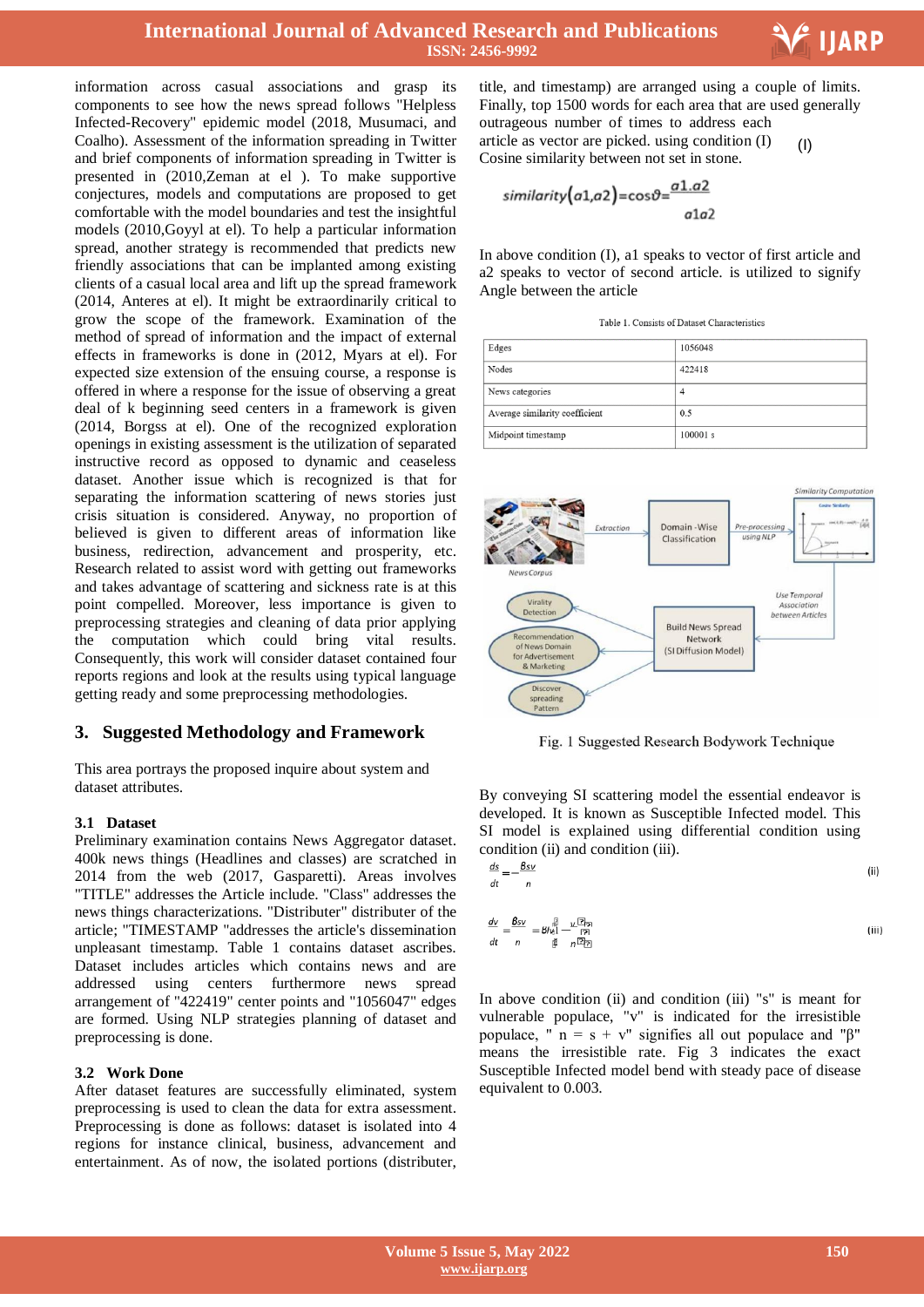

Fig. 2 Circulation bends in distinct systems

The "x-axis" comprises of course of events and "y-axis" comprises of the all out many articles, which are irresistible and vulnerable with size of 500.



Fig. 3 Observational perfect Susceptible Infected model bend.

Paces of overpowering articles for different size of datasets are thought of. For figuring, the speed of progress of overwhelming quality. To find the slope of progress of sickness in reports the differentiation between the still up in the air. The inclinations are dissected by plotting them on the diagram and besides the speed of progress of tainting for each not entirely set in stone. Furthermore, the speed of progress of shortcoming is assessed and plotted for each space for assessment.

# **4. Findings**

Eventual outcomes of our execution will be occupied with this area. Outline (4.1) tells about the spreading of information in business orchestrate (4.2) tells about spreading of information in clinical framework (4.3) tells about the spreading of information in development arrange (4.4) tells about spreading of information in redirection coordinate.

In graph 4, Representation of the articles and the edges show center points in the spread frameworks of pollution for each space do the sicknesses between the articles.

Graph 5 addresses the SI model curve for every framework. The x-hub addresses the course of occasions and the y-hub addresses the paces of overwhelming and defenseless articles whenever of time.

 Graph 6 addresses the assessment of speed of progress of shortcoming

Graph 7 addresses the assessment of speed of progress of compelling nature



Fig. 4.1 Spreading of data in distinct systems

# **5. Outcomes and Further Actions**

We applied "Susceptible Infected" scattering model on 4 spaces of news –"Entertainment", "Medicine", "Business" & "Technology". By separating the outline of pace of scattering of these spaces we surmise that diversion has most raised pace of illness, trailed by advancement, by then drug and in the last business



Fig. 4.2 Spreading of data in distinct systems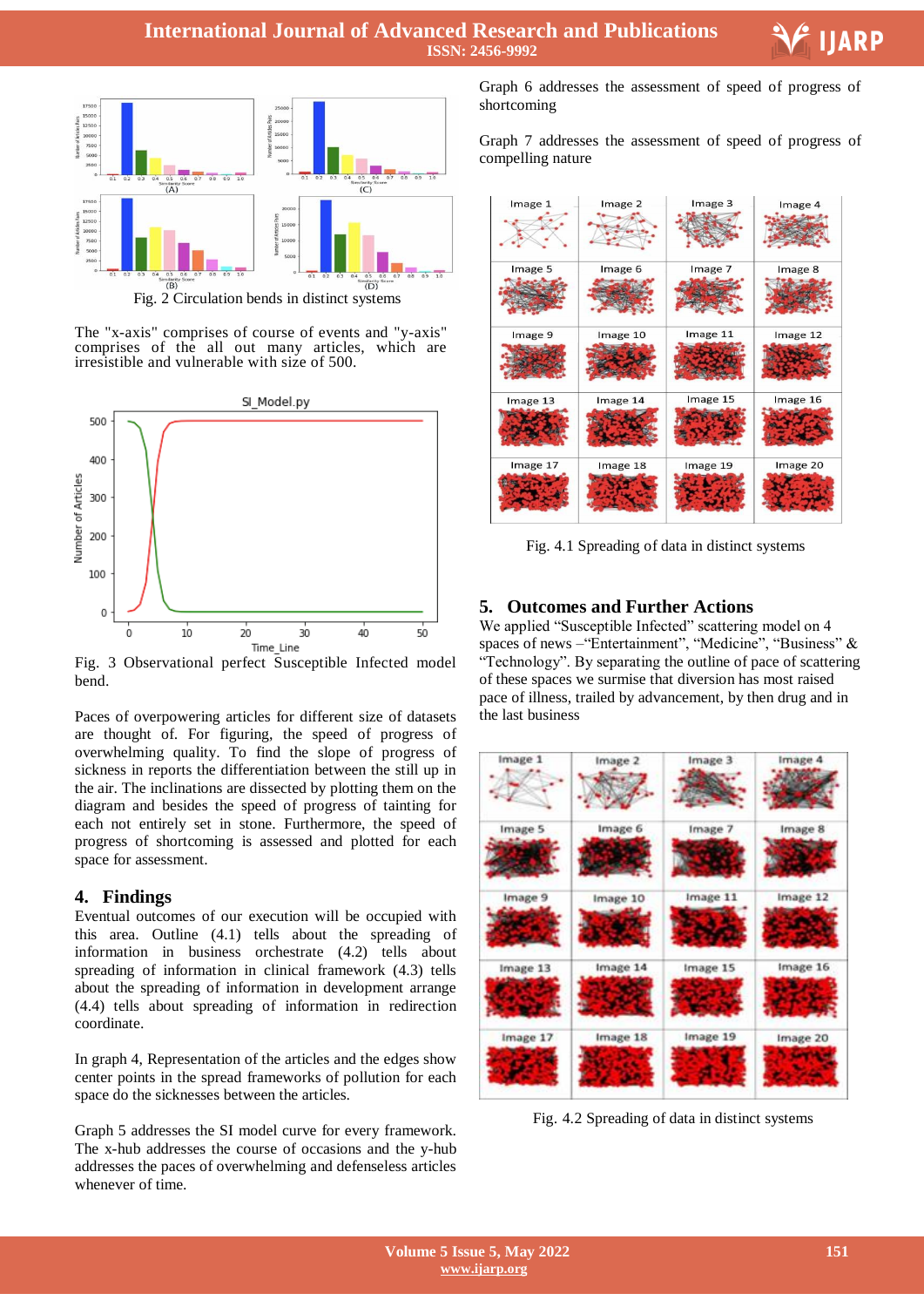# **International Journal of Advanced Research and Publications ISSN: 2456-9992**

## Image 3 Image 4 Image 1 Image 2 Image 5 Image 6 Image 7 Image 8 Image 9 Image 10 Image 11 Image 12 Image 13 Image 14 Image 15 Image 16 Image 18 Image 17 Image 19 Image 20

Fig. 4.3 Spreading of data in distinct systems

In this way, entertainment space has greatest impact and intrigue age capacity and business area has least ability. An intriguing future work would support dissemination rate for impact boost process by reading other dispersion models for informal organization investigation.

| Image 1  | Image 2  | Image 3  | Image 4  |
|----------|----------|----------|----------|
|          |          |          |          |
| Image 5  | Image 6  | Image 7  | Image 8  |
|          |          |          |          |
| Image 9  | Image 10 | Image 11 | Image 12 |
|          |          |          |          |
| Image 13 | Image 14 | Image 15 | Image 16 |
|          |          |          |          |
| Image 17 | Image 18 | Image 19 | Image 20 |
|          |          |          |          |
|          |          |          |          |

Fig. 4.4 Spreading of data in distinct systems

Likewise, further examination is required to recognize the wide scope of dispersion designs that can be seen in informal communities.



**IIARP** 

FIG. 5 SUSCEPTIBLE INFECTED BEND FOR PARTICULAR NEWS SPREAD SYSTEMS



Fig. 6 Examination of rate change of susceptibility



FIG. 7 EXAMINATION OF RATE CHANGE OF INFECTIOUS